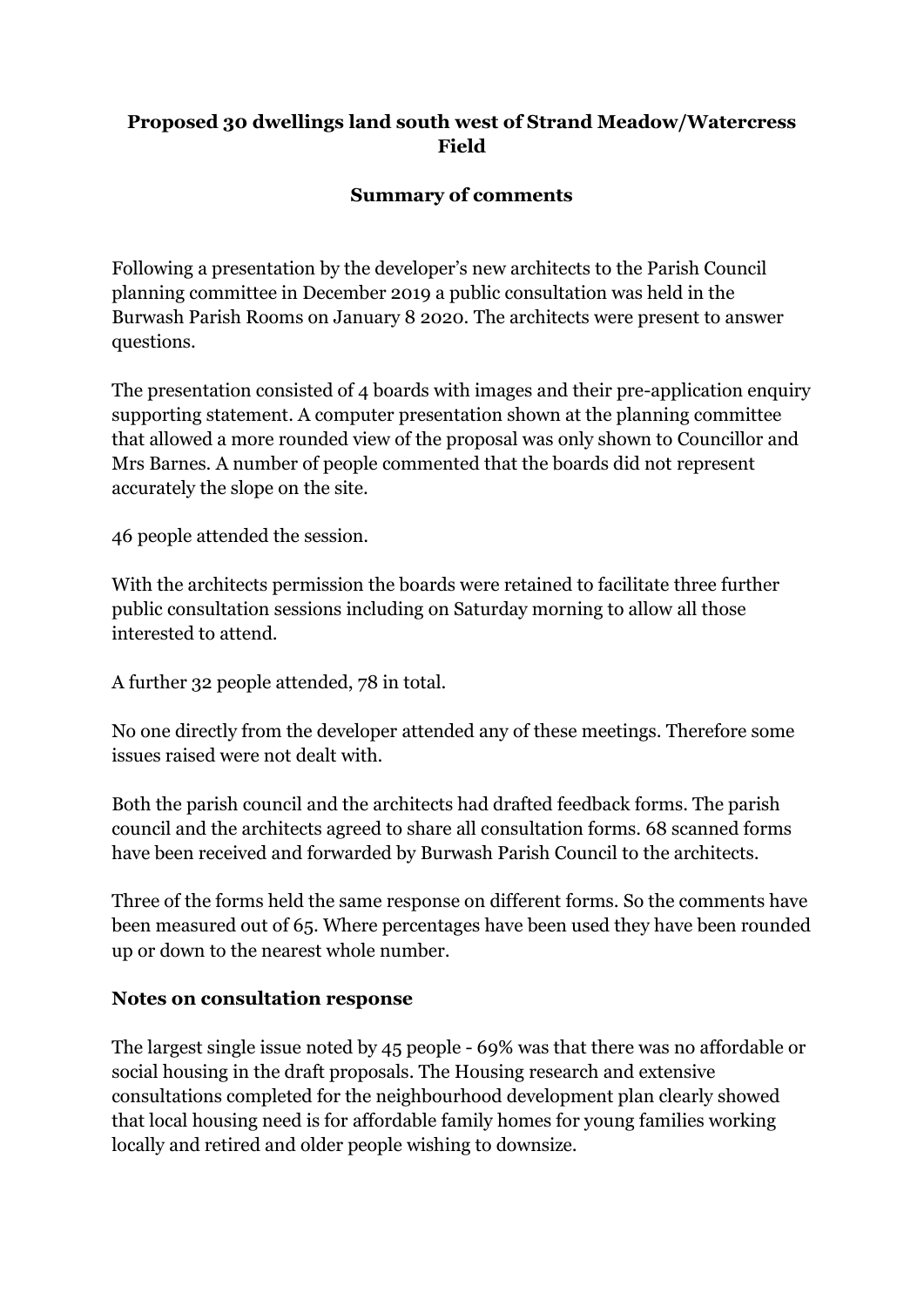Access concerns were raised 30 by people– 46%. This included the steepness of the proposed footpath up to the village services particularly for older disabled and families with prams or young children. The pre- application enquiry supporting statement implies that the footpath will link to the recreation ground but to date there has been no agreement on this (the exact opposite if anything). Despite the addition of a longer less steep path accessibility to village services by any method other than car would be extremely challenging and unlikely for many people.

28 people – 43% were concerned that there were too many units on the site. Many referred back to the original number of 17 as a more suitable density for the site.

While 18 responses - 28% thought the housing design had improved since the previous application, there was concern about the overly urban design (16 people – 25%) and that it didn't meet High Weald Unit design guide. 10 people raised the impact on AONB – 15%

34 people – 52% thought the site unsuitable. This was mainly due to its steepness and wetness. The various springs that appear in different locations was mentioned as a distinct feature of this site.

29 people -45% raised concern about traffic issues. The largest concern was the impact on Strand Meadow where currently dustcarts and emergency vehicles already have trouble gaining access. 2 people raised concerns about access to the site in particular.

21 people – 32% were concerned about the traffic impact on Shrub Lane and the junction with A 265 which is problematic already. The bus which is important to sustainability sometimes cannot come down to the Stand Meadow bus stop.

15 people – 23% raised concerns about parking. Parking both on the development and the impact of extra vehicles on parts of the village was a concern. 4 people also raised the increased traffic and pollution the development would produce. One person questioned why there was no traffic assessment.

19 people – 29% were concerned about the pressure on the local infrastructure, the school and the surgery.

2 people liked the retained trees on the site. 2 people just said they were against the proposal. 2 people were concerned about insufficient light. 3 said there should be more use of alternative energy. 1 said there was Japanese knotweed on the site 1 person thought there was scope for a children's play area.

2 people were for the proposal. 63 raised significant concerns to be addressed.